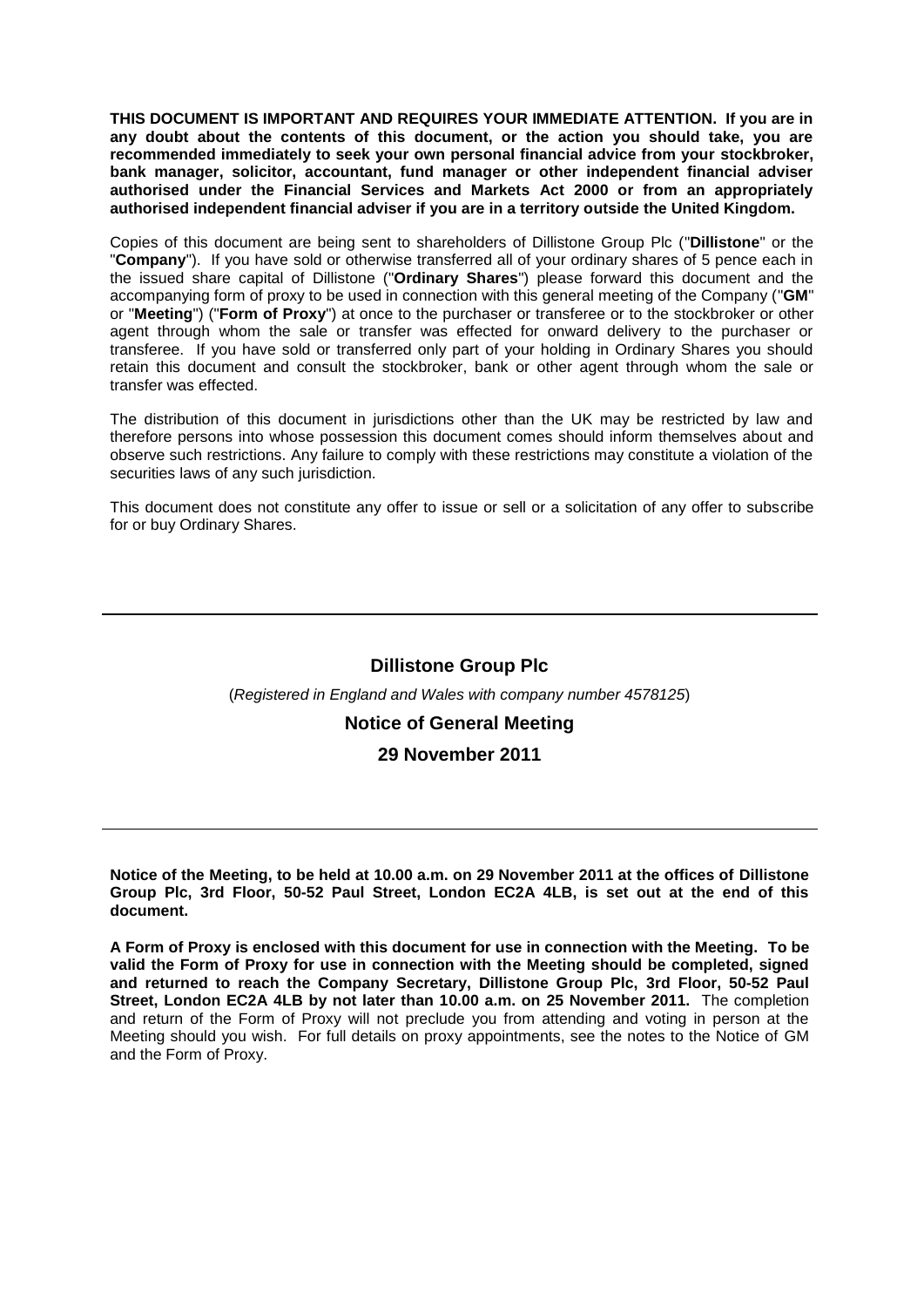### **Dillistone Group Plc**

Dear Shareholder,

I am writing to inform you that a general meeting ("**GM**") of Dillistone Group Plc will be held on 29 November 2011 at 10.00 a.m. at the offices of the Company at 3rd Floor, 50-52 Paul Street, London EC2A 4LB. Details of the business to be considered are set out in the notice of general meeting ("**Notice**") which follows this letter. I should like to make some comments on the matters to be dealt with at the GM.

### **Dividend Rectification**

This GM is being convened to address a technical issue that has arisen in respect of the dividends (the "**Dividends**") paid by the Company for the years ended 31 December 2006 through to the year ended 31 December 2010.

In the years 2006 to 2010, the Company paid the Dividends to shareholders in part out of distributable profits generated in the year in which the Dividends were paid, rather than in respect to the distributable reserves available by reference to the last filed annual accounts or relevant Interim Accounts (as defined below). At all times there were sufficient distributable reserves within the overall group of companies of which the Company is the holding company (the "**Group**") to facilitate the Dividend payments. Details of the individual Dividends are set out in the Notice.

As explained in more detail below, shareholders will be asked at the GM to vote on four resolutions, as set out in the Notice in this document, which rectify and ratify the payment of the Dividends, which were made in breach of the Companies Act 1985 (the "**1985 Act**") or the Companies Act 2006 (the "**2006 Act**") (the 1985 Act and the 2006 Act, together the "**Acts**"), and to release any claims that the Company may have against its shareholders or directors (whether past, present or future) in respect of the Dividends paid (the "**Resolutions**").

Under the Acts, any distribution made by a company to its shareholders must not exceed the amount of distributable reserves reported in the last annual accounts of the company circulated to shareholders. In the event that the last annual accounts do not show sufficient distributable reserves to pay all or any part of the dividends concerned, then it is a requirement of the Acts that a company prepares unaudited interim accounts demonstrating sufficient distributable reserves prior to payment of such dividend ("**Interim Accounts**"). In the case of a public company, Interim Accounts need to have been properly prepared and filed with the Registrar of Companies before a dividend is declared or (in the case of an interim dividend) paid.

Whilst the Group did have sufficient distributable reserves at the relevant times to cover the whole amounts of the Dividends at the time that those Dividends were paid, sufficient distributable reserves had not been distributed from the other companies within the Group and paid to the Company by way of intra-group dividends. Accordingly, although the Group as a whole had sufficient distributable reserves to cover the payment of the Dividends (as shown by the consolidated balance sheets for the Group), the payment of the Dividends by reference to the Company's individual balance sheets has given rise to certain technical breaches of the Acts, which can be remedied by the passing of the proposed Resolutions.

As a result of these breaches, the Company may have claims under the Acts against present and past shareholders who were recipients of the Dividends to recover from each of those shareholders those parts of the Dividends paid to each such shareholder as were technically paid in breach of the Acts.

The Company may also have claims against those past and present directors who participated at the board meetings at which the decisions were taken to pay the Dividends. It is clearly not the Company's intention to make any such claim against either its shareholders or directors.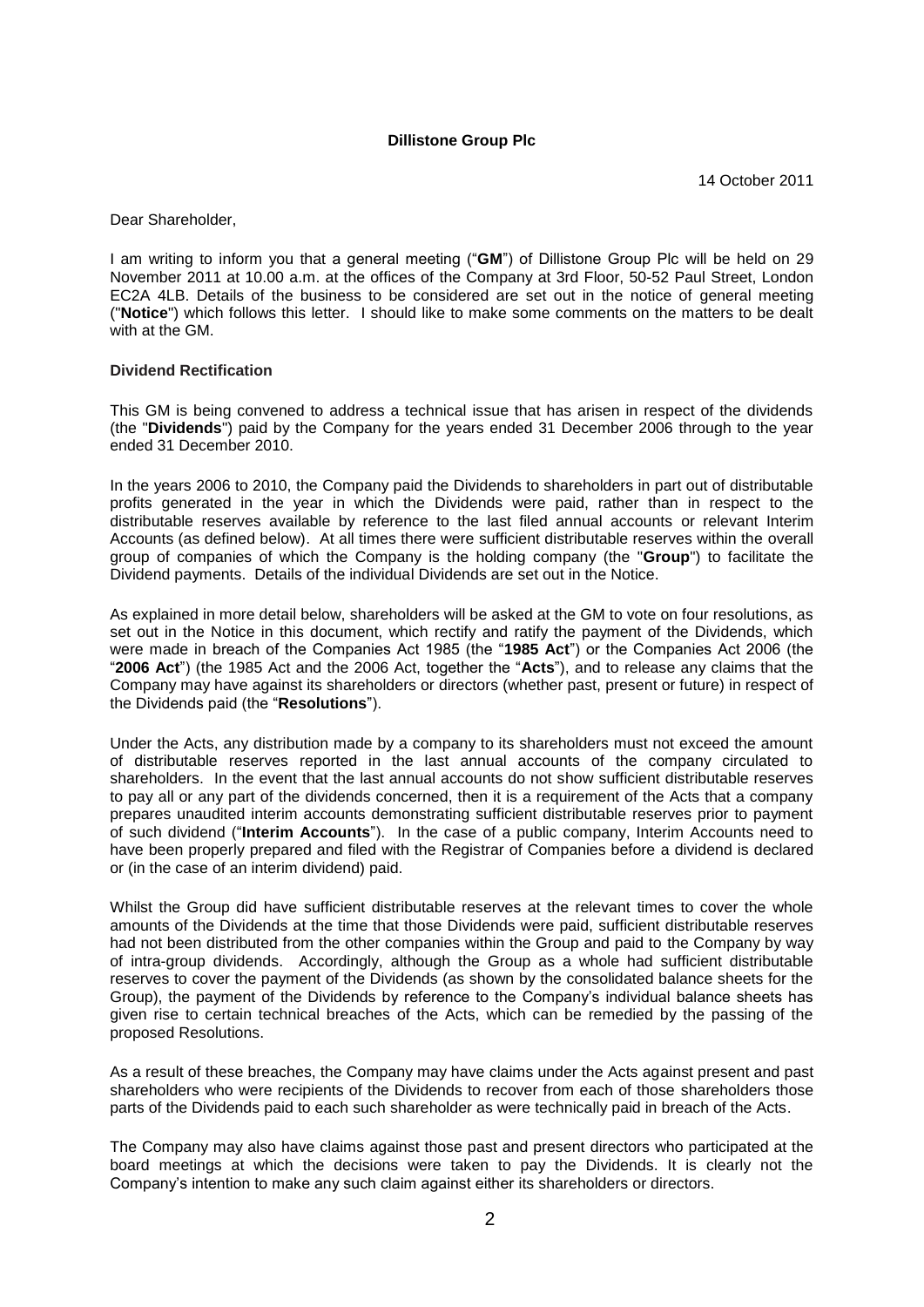The Company has been advised by external legal advisers that this matter can be remedied by: (i) the passing of the Resolutions, including the resolutions to waive any rights of the Company against past and present directors who approved the payment of the Dividends (as well as in respect of future directors) and those shareholders who received the Dividends; and (ii) the approval for the Company to enter into deeds of release in favour of such directors (the "**Directors' Deed of Release**") and shareholders (the "**Shareholders' Deed of Release**") (the Directors' Deed of Release and the Shareholders' Deed of Release, together the "**Releases**"). In view of the directors' interest in the Directors' Deed of Release and also the shareholders' interest in the Shareholders' Deed of Release, the Company has been advised by its external legal advisers to seek shareholder approval before entering into the Releases. Shareholders will, therefore, be asked to vote on Resolutions 1, 2 and 3, which will be proposed as special resolutions at the GM, to rectify and ratify the payment of the Dividends made in breach of the Acts, and to waive the rights the Company may have against the Shareholders; and Resolution 4, which will be proposed as an ordinary resolution, to approve the release of the directors from any claims the Company may have against them as well as authorising the Company to enter in to the Directors' Deed of Release.

The entry in to the Releases will ensure that both shareholders who received the Dividends and the past and present directors who approved the payment of the Dividends will be released to the fullest extent permitted by law from liability for any claims the Company may have to recover the amounts paid by way of the Dividends (to the extent that such amounts technically infringe the Acts). Draft forms of the Releases are available for inspection as explained later in this document.

Interim Accounts for the six months to 30 June 2011 which have been prepared by the Company and have been filed with the Registrar of Companies, show distributable reserves sufficient to allow the appropriation of reserves necessary to rectify the Dividends.

If any non-United Kingdom tax-resident shareholder has any doubt about his or her foreign tax position, he or she should consult his or her own professional adviser.

### **Action to be Taken**

A Form of Proxy in relation to the GM accompanies this document. You are asked to complete, sign and date this Form of Proxy in accordance with the instructions printed on it and return it as soon as possible and, in any event, so as to be received by the Company no later than 10.00 a.m. on 25 November 2011.

Completion and return of the Form of Proxy will not preclude you from attending the GM and voting in person if you wish to do so.

### **Quorum and Voting**

The quorum for the GM is two shareholders present in person or by proxy. Resolutions 1, 2 and 3, which are proposed as special resolutions, are required to be passed by a majority of not less than 75 per cent of the votes cast; and Resolution 4, which is proposed as an ordinary resolution, is required to be passed by a majority of not less than 50 per cent of the votes cast.

#### **Recommendation**

The directors will not be voting on Resolution 4 or providing a recommendation as to how shareholders should vote on the Resolutions in view of their interest in the subject matter of these proposals. However, the board of directors of the Company unanimously recommends that shareholders exercise their right to vote on the Resolutions to be proposed at the GM.

Yours sincerely

**Mike Love** *Non-Executive Chairman*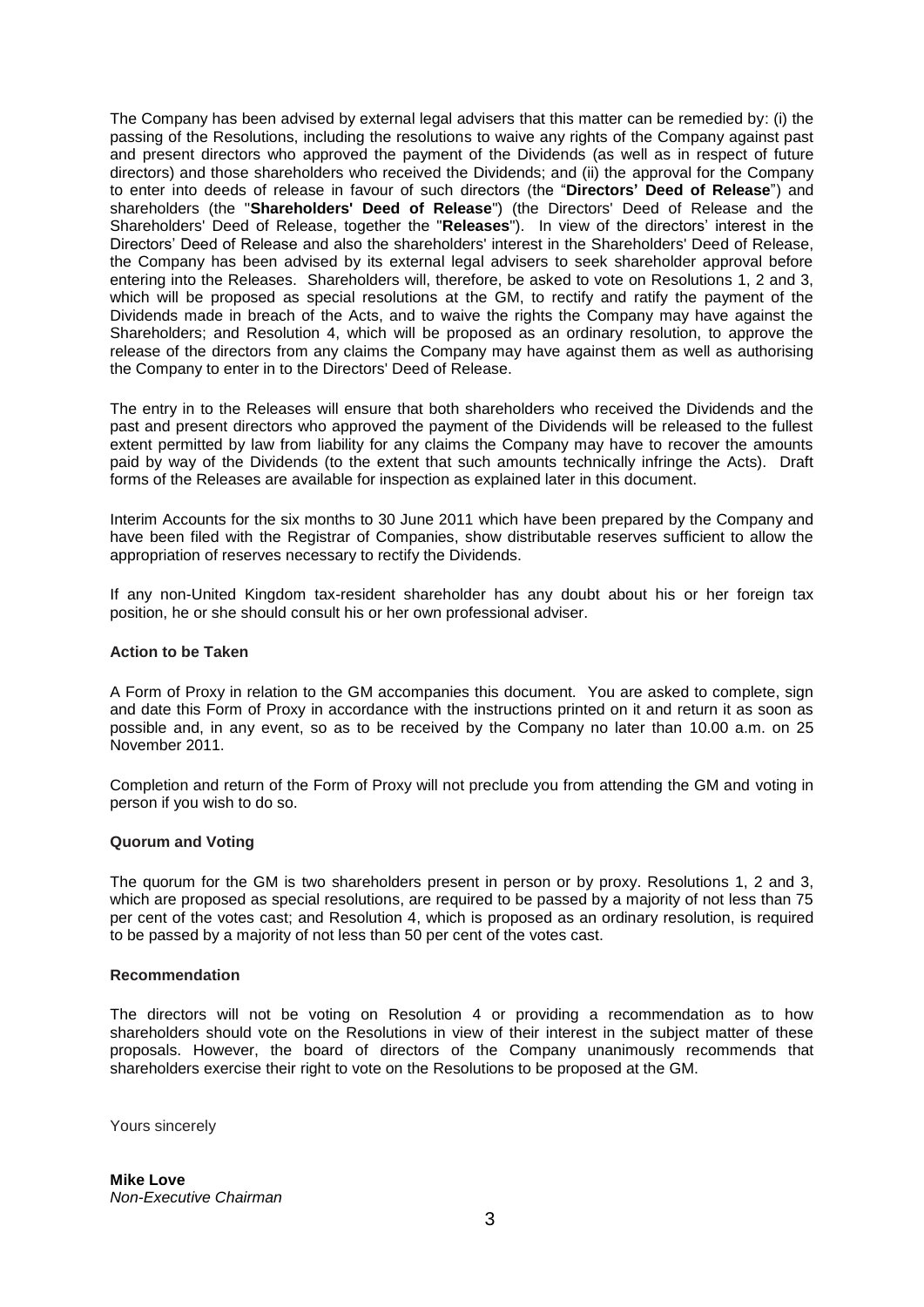# **Dillistone Group Plc**

## **Notice of General Meeting**

Notice is hereby given that the General Meeting (the "**GM**" or "**Meeting**") of Dillistone Group Plc (the "**Company**") will be held at the offices of Dillistone Group Plc at 3rd Floor, 50-52 Paul Street, London EC2A 4LB on 29 November 2011 at 10.00 a.m. for the following purposes:

## **Special Resolutions**

## 1 **THAT**:

- 1.1 the payment of the following amounts in respect of the following dividends ("**Dividends**") and the entry in the audited accounts of the Company for each such dividend as specified below whereby distributable profits of the Company were appropriated ("**Appropriation**") to the payment of such dividends be and is hereby ratified and confirmed:
	- (a) the pre-flotation dividend paid on 24 May 2006 of £3.81 per share ("**Pre-flotation Dividend**") and the Appropriation entered in the audited accounts for the year ended 31 December 2006;
	- (b) the interim dividend paid on 12 October 2006 of 2.5p per share ("**2006 Interim Dividend**") to shareholders on the register at close of business on 6 October 2006 and the Appropriation entered in the audited accounts for the year ended 31 December 2006;
	- (c) the interim dividend paid on 19 October 2007 of 2.5p per share ("**2007 Interim Dividend**") to shareholders on the register at close of business on 28 September 2007 and the Appropriation entered in the audited accounts for the year ended 31 December 2007;
	- (d) the final dividend paid on 23 May 2008 of 6p per share ("**2007 Final Dividend**") to shareholders on the register at close of business on 25 April 2008 and the Appropriation entered in the audited accounts for the year ended 31 December 2008;
	- (e) the interim dividend paid on 3 October 2008 of 3.5p per share ("**2008 Interim Dividend**") to shareholders on the register at close of business on 12 September 2008 and the Appropriation entered in the audited accounts for the year ended 31 December 2008;
	- (f) the final dividend paid on 9 June 2009 of 7p per share ("**2008 Final Dividend**") to shareholders on the register at close of business on 8 May 2009 and the Appropriation entered in the audited accounts for the year ended 31 December 2009;
	- (g) the interim dividend paid on 30 October 2009 of 3.5p per share ("**2009 Interim Dividend**") to shareholders on the register at close of business on 9 October 2009 and the Appropriation entered in the audited accounts for the year ended 31 December 2009;
	- (h) the second interim dividend paid on 1 April 2010 of 7p per share ("**2009 Second Interim Dividend**") to shareholders on the register at close of business on 5 March 2010 and the Appropriation entered in the audited accounts for the year ended 31 December 2010; and
	- (i) the interim dividend paid on 5 November 2010 of 3.5p per share ("**2010 Interim Dividend**") to shareholders on the register at close of business on 8 October 2010 and the Appropriation entered in the audited accounts for the year ended 31 December 2010.
- 2 **THAT** any and all claims that the Company may have in respect of the payment of any of the Dividends against its shareholders who appeared on the register on the relevant record date be released ("**Release**") with effect from 29 November 2011 and a deed of release in favour of such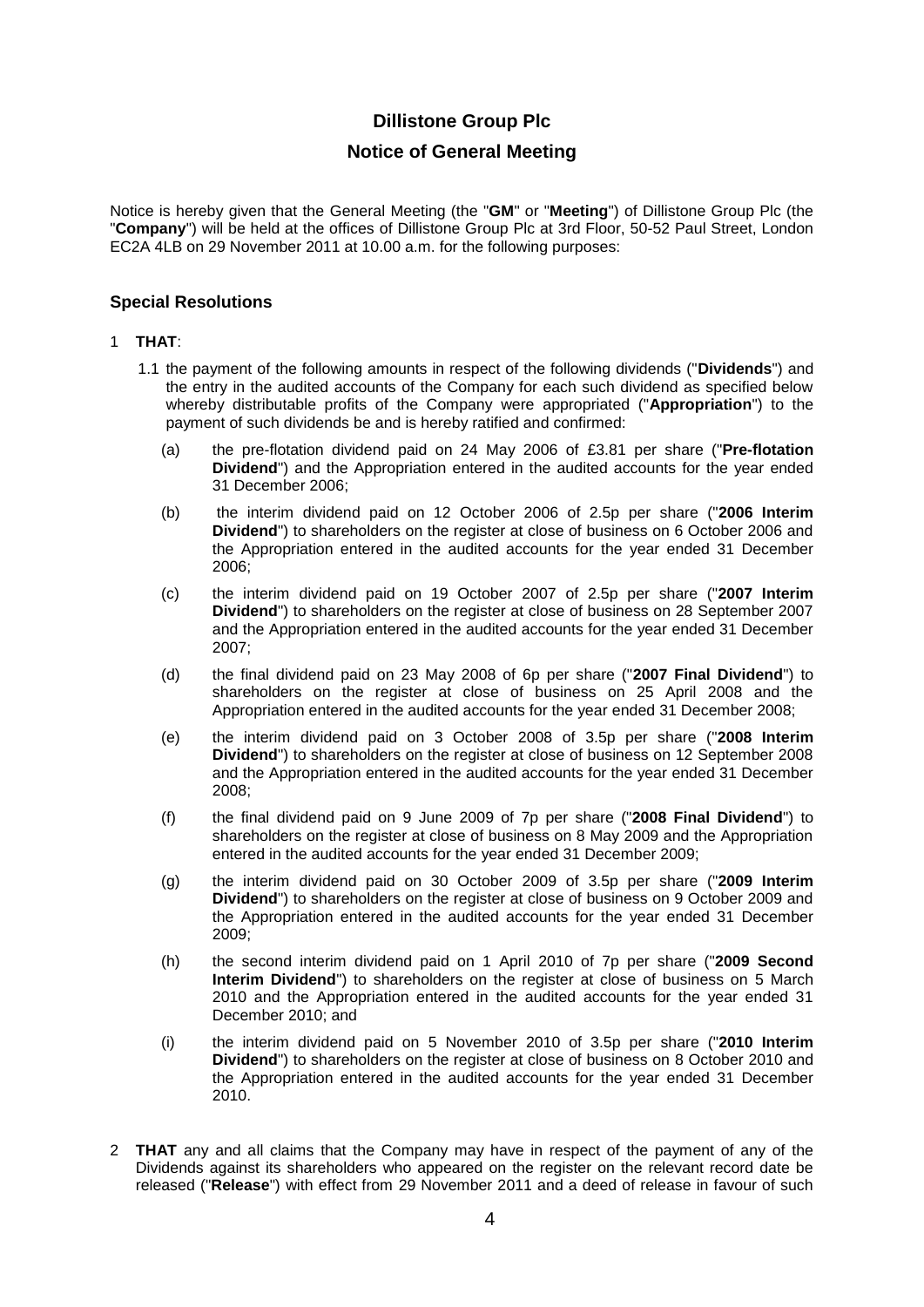shareholders be entered in to by the Company in the form of the deed produced to the Meeting and signed by the Chairman for the purposes of identification.

- 3 **THAT** the Company's directors be and are hereby authorised to appropriate in respect of any distribution, as necessary, involved in the giving of such Release the following distributable reserves of the Company:
	- (a) £585,000 realised profits available for distribution generated in the year ended 31 December 2006 (as shown in Note 2 of the interim accounts ("**Interim Accounts**", a copy of which is produced to the Meeting and signed by the Chairman for the purposes of identification) in connection to the payment of the 2006 Pre flotation Dividend of £400,000 and the 2006 Interim Dividend of £135,000;
	- (b) £226,000 realised profits available for distribution generated in the year ended 31 December 2007 (as shown in Note 2 of the Interim Accounts) in connection to the payment of the 2007 Interim Dividend of £135,000;
	- (c) £629,000 realised profits available for distribution generated in the year ended 31 December 2008 (as shown in Note 2 of the Interim Accounts) in connection to the payment of the 2007 Final Dividend of £324,000 and the 2008 Interim Dividend of £189,000;
	- (d) £364,000 realised profits available for distribution generated in the year ended 31 December 2009 (as shown in Note 2 of the Interim Accounts) in connection to the payment of the 2008 Final Dividend of £396,000 and the 2009 Interim Dividend of £198,000; and
	- (e) £1,245,000 realised profits available for distribution generated in the year ended 31 December 2010 (as shown in Note 2 of the Interim Accounts) in connection to the payment of the 2009 Second Interim Dividend of £396,000 and of the 2010 Interim Dividend of £199,000.

## **Ordinary Resolution**

4 **THAT** conditional on the passing of Resolutions 1, 2 and 3 set out in the Notice of General Meeting convening this Meeting, any and all claims that the Company may have against its directors (whether past, present or future) arising in connection to the payment of any of the Dividends be released with effect from 29 November 2011 and a deed of release in favour of such directors be entered in to by the Company in the form of the deed produced to the Meeting and signed by the Chairman for the purposes of identification

*Dated: 14 October 2011 By order of the Board*

*Registered Office:* 

*3rd Floor 50-52 Paul Street London EC2A 4LB*

*Julie Pomeroy Company Secretary*